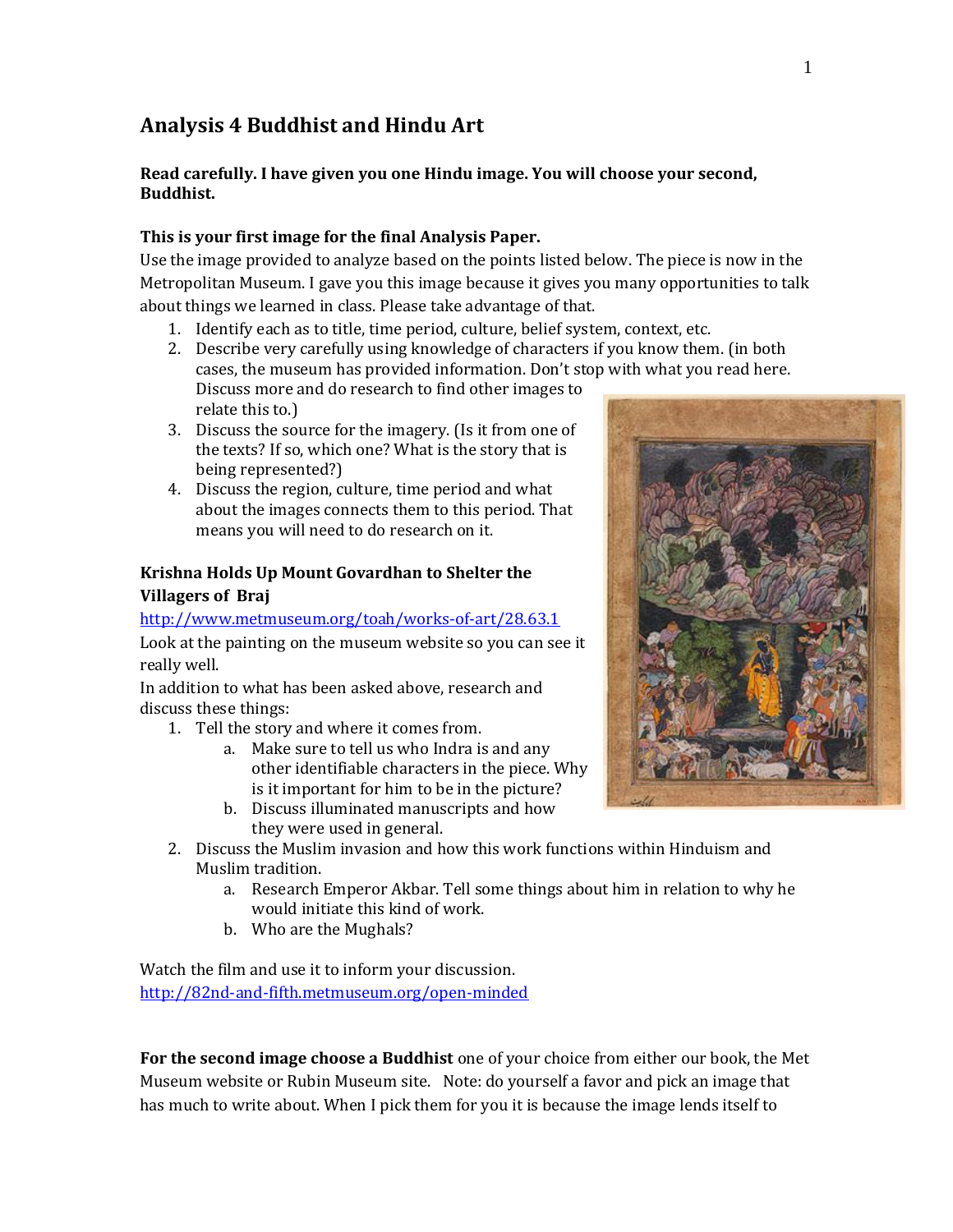discussion and alanysis. Now you have to do that for yourself. It can be any image or work we have discussed from the beginning of the semester until now. Here are the rules:

---Images must be located on a museum website or our book.

---Image must be Buddhist. Remember that we looked at Buddhism as it changed depending on which country it integrated into.

---Image must not have been included in any of the other Analysis Papers assigned.

#### **In each case you should:**

- **1. Give me a site or page to view your image. Don't make me look for it.**
- **2.** Identify each as to title, time period, culture, belief system, context, etc. Context (that's the culture, time, politics, anything that might influence the way the image looks).
- **3.** Describe very carefully using knowledge of characters if you know them.
- **4.** Discuss the source for the imagery. (Is it from one of the texts? If so, which one? What is the story that is being represented?)
- **5.** Discuss the region, culture, time period and what about the images connects them to this period. That means you will need to do research on it. Tell the type of Buddhism the image represents.
- **6.** Discuss attributes if relevant.
- **7.** Then, surprise me. At this point you should have solid understanding of the concepts and images. Be creative in choices so that you and we have a chance to learn more deeply about a particular subject, something that interests you.

#### **For Both:**

Include all resources consulted. This means you will tell where you got the information you are including in your analysis.

You will need to use the images as a source, then find the answers to the questions in other places. Our book, other books, lecture, the museum websites, other internet sources, etc. Please be sure if you use the internet that your sources are reliable.

Papers should be 5-6 pages. 12 point type, 1 ½ point spacing. Bibliography and citations. No quotes.

Finished papers are due Friday, May 4. This is the last day of classes**. NO late papers will be accepted**.

Grading Rubric: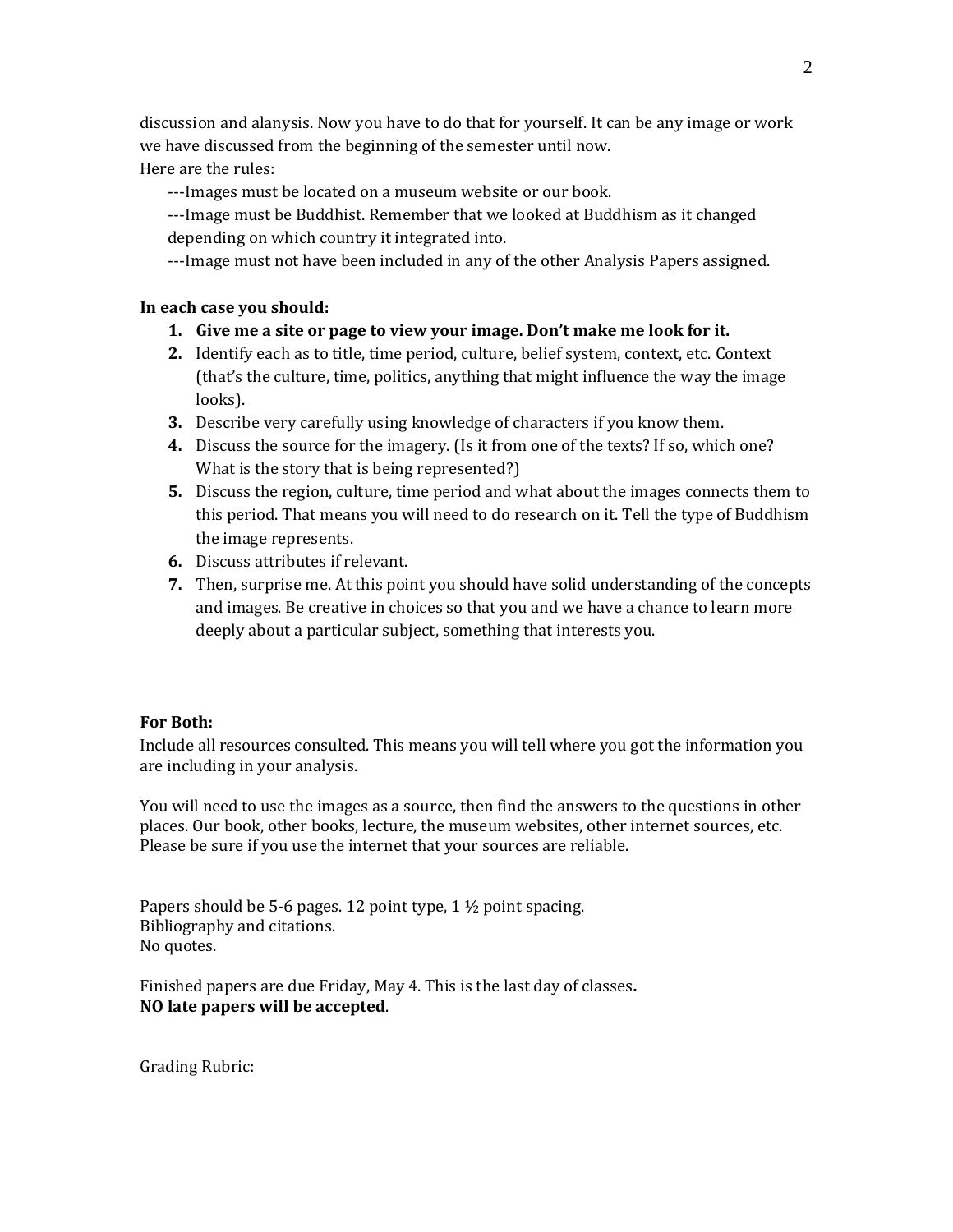|                                                                                                                                                         | 0-3 points                                                                                             | 3.1-4.4 points                                                                              | 4.5-5 points                                                                                                           |
|---------------------------------------------------------------------------------------------------------------------------------------------------------|--------------------------------------------------------------------------------------------------------|---------------------------------------------------------------------------------------------|------------------------------------------------------------------------------------------------------------------------|
| Krishna Holds Up Mount<br>Govardhan to Shelter the<br>Villagers of Braj                                                                                 | <b>Student work does not</b><br>meet Expectations-<br>information is not<br>provided, or is very brief | <b>Student Work Meets</b><br>Expectations-<br>information is<br>provided, no<br>elaboration | <b>Student Work Exceeds</b><br><b>Expectations--</b><br>information is provided<br>with evident additional<br>research |
| Identified as to title, time<br>period, culture, belief system,<br>context and careful<br>description including<br>identifying important<br>characters. |                                                                                                        |                                                                                             |                                                                                                                        |
| Discussed the source for the<br>imagery. Story and<br>explanation. Identify<br>important characters and why<br>they are here.                           |                                                                                                        |                                                                                             |                                                                                                                        |
| Discuss region, culture, and<br>how image is connected.<br>Illuminated Manuscript?                                                                      |                                                                                                        |                                                                                             |                                                                                                                        |
| How Hinduism functioned in<br>Mughal Empire. Define<br>Mughal, Akbar and discussed<br>why he commission this work.                                      |                                                                                                        |                                                                                             |                                                                                                                        |

**Subtotal: \_\_\_\_ of 20 points**

| <b>Buddhist image of choice</b>                                                                                                                                                                                                                                      | Student work does not<br>meet Expectations-<br>information is not<br>provided, or is very brief | <b>Student Work Meets</b><br>Expectations-<br>information is<br>provided, no<br>elaboration | <b>Student Work Exceeds</b><br><b>Expectations--</b><br>information is provided<br>with evident additional<br>research |
|----------------------------------------------------------------------------------------------------------------------------------------------------------------------------------------------------------------------------------------------------------------------|-------------------------------------------------------------------------------------------------|---------------------------------------------------------------------------------------------|------------------------------------------------------------------------------------------------------------------------|
| Identified as to title, time<br>period, culture, belief<br>system, and careful<br>description including<br>identification of main<br>elements.                                                                                                                       |                                                                                                 |                                                                                             |                                                                                                                        |
| Discussed the source for the<br>imagery. Who this is and<br>why it looks this way.<br>Identify characters and<br>symbols as possible. Connect<br>symbols here to ones you<br>already know.<br>If it is from a story, Jataka<br>Tales, Lotus Sutra, etc.<br>identify. |                                                                                                 |                                                                                             |                                                                                                                        |
| Context: which type of<br>Buddhism is represented                                                                                                                                                                                                                    |                                                                                                 |                                                                                             |                                                                                                                        |